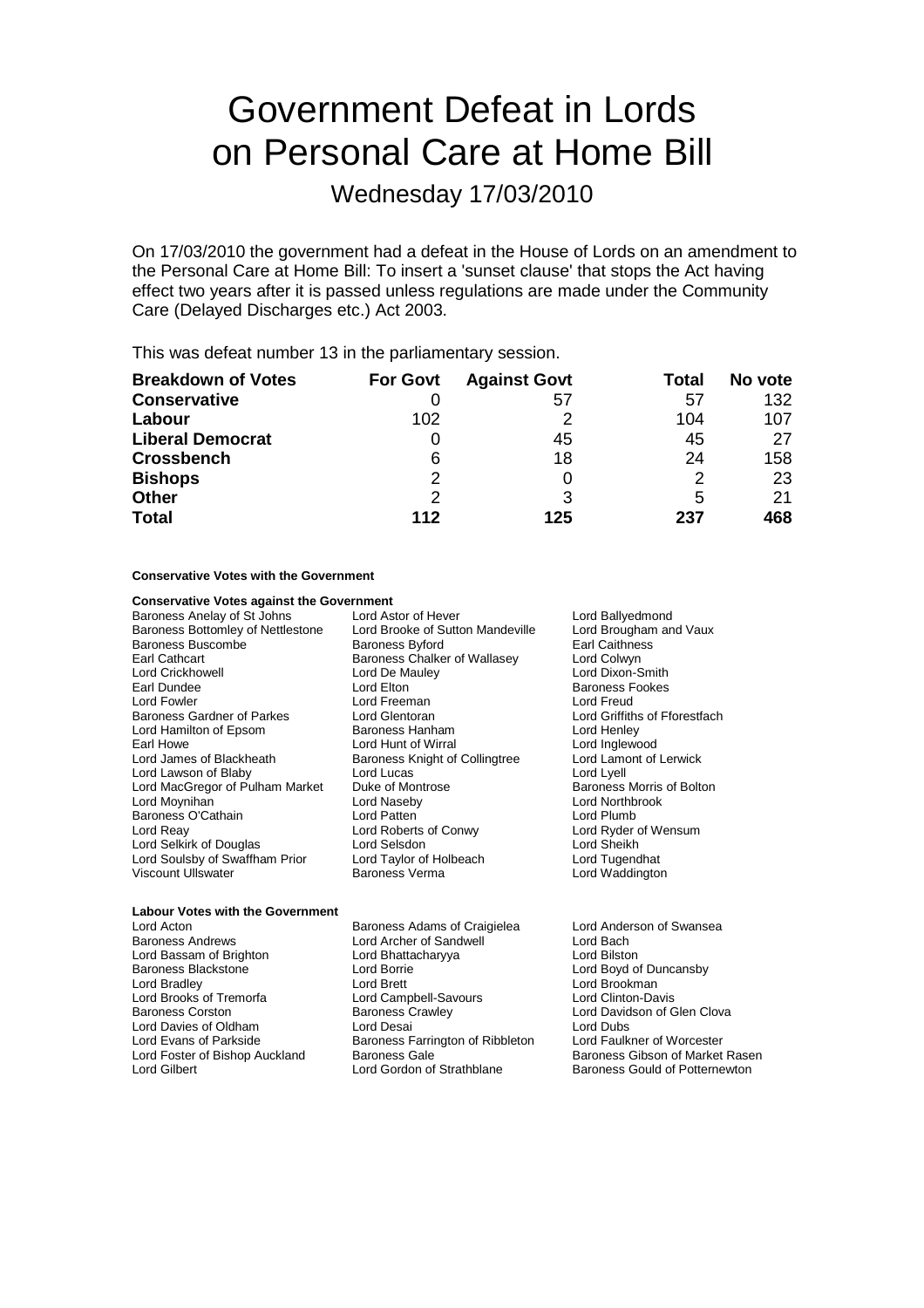Lord Grocott **Lord Harris of Haringey**<br>
Lord Hattersley **Lord Haworth** Baroness Hilton of Eggardon Baroness Hollis of Heigham Lord Howarth of Newport<br>Baroness Howells of St Davids Lord Hovle Lord Hughes of Woodside Baroness Howells of St Davids Lord Hoyle<br>
Lord Hunt of Kings Heath Lord Janner of Braunstone Lord Jones Baroness Jones of Whitchurch Lord King of West Bromwich Lord Kinnock Baroness Kinnock Holyhead Lord Kirkhill Lord Levy<br>
Lord MacKenzie of Culkein<br>
Lord MacKenzie of Culkein<br>
Baroness Massey of Darwen<br>
Lord Maxton Lord MacKenzie of Culkein **Baroness Massey of Darwen** Lord Maxton<br>Baroness McDonagh **Baroness Lord McIntosh of Haringey** Baroness McIntosh of Hudnall Baroness McDonagh **Lord McIntosh of Haringey** Baroness McIntosh of Hudnall Derd McKenzie of Luton<br>Lord McKenzie of Luton Baroness Morgan of Huyton Lord Morris of Handsworth Lord McKenzie of Luton **Baroness Morgan of Huyton** Lord Morris c<br>
Lord Morris of Aberavon Lord O'Neill of Clackmannan Lord Parekh Lord Morris of Aberavon Lord O'Neill of Clackmannan Lord Parekh Lord Patel of Blackburn Baroness Pitkeathley Baroness<br>
Baroness Duin Baroness Ramsay of Cartyale Lord Rea Baroness Rendell of Babergh Lord Richard<br>
Lord Rosser Cord Electric Lord Rowlands Lord Sawyer Viscount Simon Lord Soley<br>
Lord Soley Communication Lord Strabolgi Lord Soley<br>
Baroness Taylor of Bolton Lord Temple-Morris<br>
Lord Tunnicliffe Baroness Turner of Camden Lord Wedderburn of Charlton Lord West of Spithead<br>Lord Whitty Lord Williams of Elvel

Lord Gould of Brookwood Lord Grantchester Lord Grenfell Lord Haworth **Baroness Henig<br>
Baroness Henig<br>
Baroness Hollis of Heigham Lord Howarth of Newport** Lord Janner of Braunstone Lord Jones<br>
Lord King of West Bromwich Lord Kinnock Baroness Ramsay of Cartvale<br>
Lord Rea<br>
Lord Richard

Lord Robertson of Port Ellen Lord Rowlands<br>
Viscount Simon<br>
Lord Snape<br>
Lord Snape

Lord Strabolgi **Baroness** Symons of Vernham Dean<br>
Lord Temple-Morris **Baroness** Thornton Exercises Turner of Camden Baroness Warwick of Undercliffe Lord West of Spithead Baroness Whitaker Lord Young of Norwood Green

### **Labour Votes against the Government**<br>Lord Linsey

Lord Lipsey

#### **Liberal Democrat Votes with the Government**

## **Liberal Democrat Votes against the Government**

Lord Addington **Lord Alderdice** Lord Avebury<br>
Baroness Barker **Lord Avebury** Lord Bradshaw **Lord Burnett** Lord Dykes **Baroness Garden of Frognal**<br>
Lord Greaves **Baroness Hamwee** Lord Lee of Trafford Lord Lester of Herne Hill<br>
Baroness Maddock Lord McNally Baroness Northover Lord Oakeshott of Seagrove Bay<br>Lord Rennard Lord Roberts of Llandudno Baroness Thomas of Walliswood Baroness Thomas of Walliswood Baroness Thomas Thomas Thomas Thomas Oriental Baroness Th Lord Vallance of Tummel

Baroness Barker Lord Bradshaw Lord Burnett Lord Chidgey **Lord Cotter Lord Cotter** Lord Cotter Lord Dholakia<br>
Lord Dykes **Contains Container Container Container** Lord Goodhart Lord Hooson Lord Jones of Cheltenham Lord Kirkwood of Kirkhope<br>
Lord Lee of Trafford Lord Lord Lester of Herne Hill Lord Livsey of Talgarth Baroness Sharp of Guildford Lord Shutt of Greetland Lord Thomas of Greetland Lord Thomas of Villiswood Baroness Thomas of Greetland Charoness Tonge Lord Tordoff<br>
Lord Wallace of Saltaire<br>
Lord Wallace of Saltaire<br>
Baroness Walmsley

#### **Crossbench Votes with the Government**

| Baroness Afshar     | Lord Cameron of Dillington  | Baroness D'Souza |
|---------------------|-----------------------------|------------------|
| Lord Elystan-Morgan | Baroness Finlay of Llandaff | Earl Listowel    |

## **Crossbench Votes against the Government**<br>Lord Aberdare Lord Al

Lord Aberdare **Lord Alton of Liverpool** Baroness Boothroyd<br>
Viscount Craigavon **Lord Kerry Control Control Control** Lord Kilclooney Viscount Craigavon Lord Kerr of Kinlochard<br>
Lord Low of Dalston<br>
Lord Mawson Lord Patel Cord Powell of Bayswater Cord St John<br>
Lord Stevens of Kirkwhelpington Lord Thomas of Swynnerton Lord Turnbull Lord Stevens of Kirkwhelpington

Baroness Harris of Richmond Baroness Maddock Lord McNally Baroness Miller of Chilthorne Domer Baroness Neuberger Lord Newby Baroness Nicholson of Winterbourne<br>
Baroness Northover Lord Oakeshott of Seagrove Bay Lord Redesdale Lord Roberts of Llandudno<br>
Lord Shutt of Greetland Lord Thomas of Gresford

Lord Low of Dalston Lord Mawson Lord Mawson Viscount Montgomery of Alamein<br>
Baroness Murphy Caroness O'Loan Baroness O'Neill of Bengarve Baroness O'Neill of Bengarve<br>Lord St John of Bletso

**Bishop Votes with the Government** Bishop of Ripon and Leeds **Archbishop of York Bishop Votes against the Government**

**Other Votes with the Government** Lord Watson of Invergowrie **Baroness Young of Old Scone**